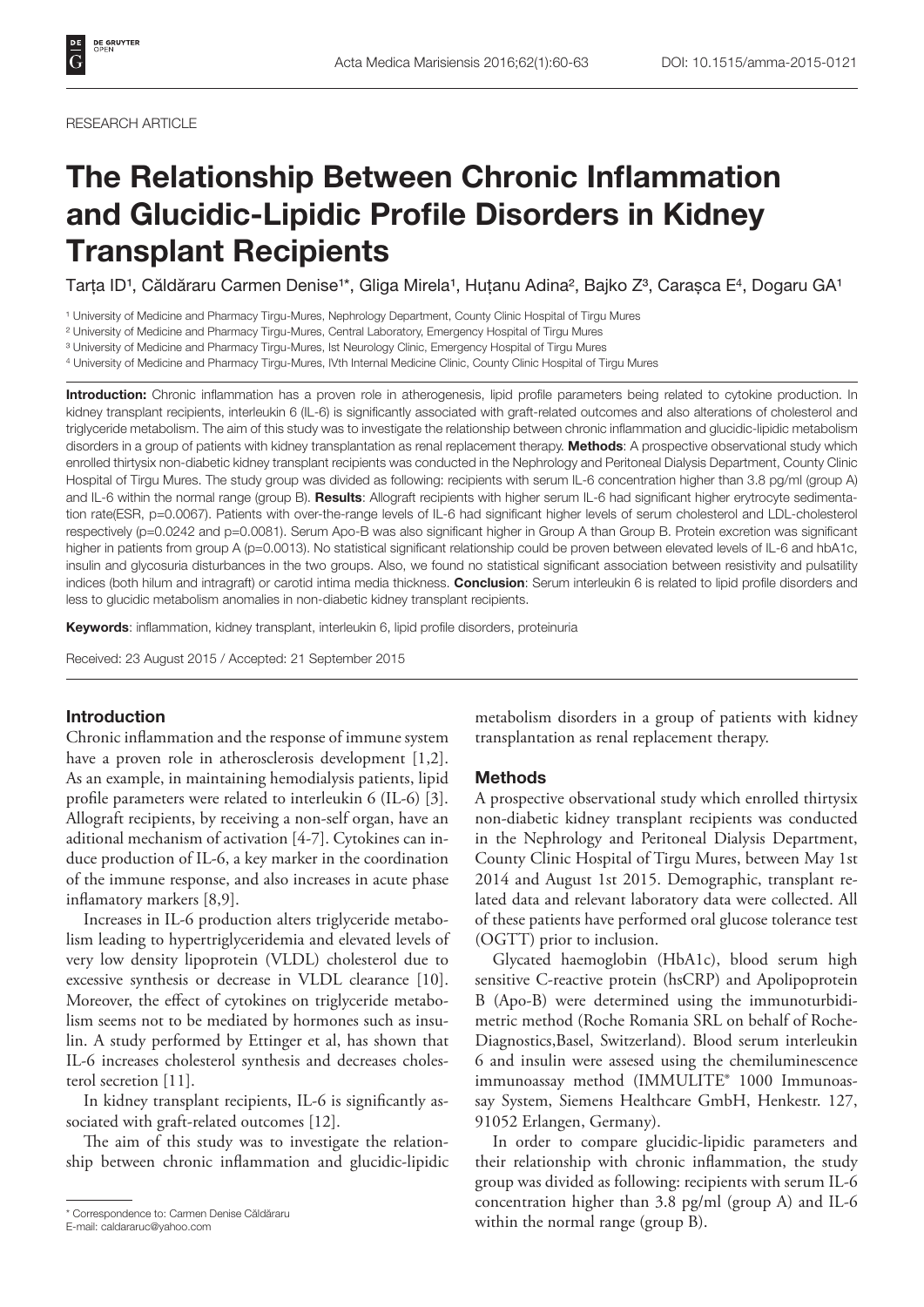Glomerular filtration rate was estimated usind the Modified Diet in Renal Disease equation (MDRD) [13,14].

Hilum resistivity (RI) and pulsatility (PI) indices were obtained by transplanted kidney Doppler ultrasound examination. Intrarenal RI and PI were considered as an average value of the measurements performed by the same physician at three different intra-graft levels (cranial, medium and caudal).Carotid intima-media thickness (CIMT) was assesed via Doppler ultrasound by the same neurologist, as a mean value for twelve measurements (three horizontallateral and three vertical-anterior assessments each side).

The study protocol and design were approved by the Ethics Committees of both County Clinic Hospital and University of Medicine and Pharmacy in Tirgu Mures. All patients have provided written informed consent prior to enrollment in this study.

Statistical analysis was performed using Graph Pad Prism 6.0 and statistical significance was defined as  $p<0.05$ .

## **Results**

Thirtysix adult kidney allograft recipients with no active infection or neoplastic disease and negative OGTT for diabetus mellitus were included in our study. We selected only patients with at least 6 months elapsed from surgery, the number of cases and transplantation period, is shown in Figure 1.

Main characteristics of the study group are shown in Table I. Our study population was mainly male gender (69.44%) and renal allograft prelevation was from brain dead donors in 52.77% of the cases. The most frequent underlying cause for renal replacement therapy was represented by glomerular nephropathies (52.77%). Average serum creatinine at inclusion was 1.653±0.8185 mg/dl, and average weight 78.19±18.31 kg.

Comparative analysis between the two groups (group A and group B) is shown as mean±SEM (standard error of mean) in Table II.

The analysis between the two groups shows that recipients with higher serum IL-6 had significant higher erytrocyte sedimentation rate (ESR, p=0.0067), with no other statistical significant relationship between elevated IL-6 and other inflammatory markers. In the same time, although patients in group A had elevated creatinine levels,

## **Renal Allograft Survival**



**Transplantation Period** 

Fig. 1. Renal Allograft Survival based on transplantation period NS = not significant

no statistical signifficant association could be established, except for estimated glomerular filtration rate using 4 variables MDRD formula, which was significant lower in recipients with higher IL-6 levels in group A.

Table I. Main characteristics of the study group

| Group Characteristics at inclusion    | $n = 36$                |
|---------------------------------------|-------------------------|
|                                       | (mean±SD, % from total) |
| Age (years)                           | $43.64 \pm 10.79$       |
| Weight (kg)                           | 78.19±18.31             |
| Gender                                |                         |
| Male                                  | 25 (69.44%)             |
| Female                                | 11 (30.56%)             |
| Donor Type                            |                         |
| <b>Brain Dead</b>                     | 19 (52.77%)             |
| Living related                        | 16 (47.23%)             |
| Graft positioning                     |                         |
| Left Iliac Fossa                      | 12 (33.33%)             |
| Right Iliac Fossa                     | 24 (66.67%)             |
| Underlying Disease that required RRT* |                         |
| Glomerular                            | 19 (52.77%)             |
| Tubulo-interstitial                   | 2(5.55%)                |
| Cystic                                | 5 (13.88%)              |
| Reflux/congenital nephropathies       | 4 (11.15%)              |
| LupusErythematosus                    | 1(2.77%)                |
| Other                                 | 5 (13.88%)              |
| Creatinine (mg/dl)                    | 1.653±0.8185            |
| DDT _ ronal roplacomont thorony       |                         |

\*RRT – renal replacement therapy

#### Table II. Comparative analysis between groups

| <b>Studied Parameter</b>            | Group A              | Group B              | Statis-   |
|-------------------------------------|----------------------|----------------------|-----------|
|                                     | mean±SEM             | mean±SEM             | tical     |
| Age (years)                         | $44.86 \pm 4.753$    | $43.34 \pm 1.957$    | NS.       |
| Hemoglobin (g/dL)                   | $13.11 \pm 0.6355$   | $13.25 \pm 0.4181$   | NS.       |
| Hematocrit (%)                      | $38.80 \pm 1.900$    | $38.64 \pm 1.211$    | NS.       |
| RDW (%)*                            | $13.52 \pm 0.4971$   | $12.82 + 0.2025$     | NS        |
| Glucose (mg/dL)                     | $90.43 \pm 3.689$    | $90.88 \pm 2.169$    | NS        |
| ESR (mm/h)                          | $32.57 \pm 7.668$    | $14.34 \pm 2.521$    | 0.0067    |
| Urea (mg/dL)                        | $67.43 \pm 8.552$    | $53.76 \pm 5.224$    | NS        |
| Creatinine (mg/dL)                  | $2.021 \pm 0.3164$   | $1.563 \pm 0.1491$   | <b>NS</b> |
| eGFR** (ml/min/1.73m <sup>2</sup> ) | $39.20 \pm 5.771$    | $58.28 \pm 3.899$    | 0.0308    |
| Uric acid (mg/dL)                   | $7.400 \pm 0.3066$   | $7.347 \pm 0.4037$   | <b>NS</b> |
| Fibrinogen (mg/dL)                  | $317.5 \pm 13.37$    | $281.0 \pm 11.03$    | <b>NS</b> |
| hsCRP (mg/L)                        | $4.701 \pm 0.9895$   | $2.518 \pm 1.069$    | <b>NS</b> |
| Iron (mcg/dL)                       | $74.00 \pm 7.662$    | $88.20 \pm 10.64$    | <b>NS</b> |
| Serum cholesterol (mg/dL)           | $223.0 \pm 19.70$    | $179.5 \pm 7.766$    | 0.0242    |
| Triglycerides (mg/dL)               | $167.3 \pm 46.17$    | $130.7 \pm 14.53$    | <b>NS</b> |
| HDL-cholesterol (mg/dL)             | $46.69 \pm 5.013$    | $58.24 \pm 10.01$    | <b>NS</b> |
| LDL-cholesterol (mg/dL)             | $142.9 \pm 11.68$    | $104.6 \pm 6.128$    | 0.0081    |
| VLDL-cholesterol (mg/dl)            | $33.46 \pm 9.234$    | $26.12 \pm 2.910$    | <b>NS</b> |
| intact-PTH* (pg/mL)                 | $153.6 \pm 97.65$    | $75.92 \pm 12.73$    | <b>NS</b> |
| $APO-B$ (g/L)                       | $1.200 \pm 0.1234$   | $0.9107 \pm 0.05962$ | 0.0385    |
| Serum proteins (g/dL)               | $7.085 \pm 0.2443$   | $6.956 + 0.1031$     | ΝS        |
| Albumin (g/L)                       | $41.68 \pm 1.323$    | $42.13 \pm 0.8446$   | ΝS        |
| Proteinuria (g/day)                 | $1.313 \pm 0.4972$   | $0.3592 \pm 0.06864$ | 0.0013    |
| Glycosuria (g/day)                  | $0.03243 + 0.01610$  | $0.06490 + 0.03714$  | ΝS        |
| <b>HBA1C(%)</b>                     | $5.171 \pm 0.1340$   | $5.186 \pm 0.07456$  | ΝS        |
| Insulin (uUI/mL)                    | $11.79 \pm 3.322$    | $10.20 \pm 1.210$    | ΝS        |
| Hilum-RI                            | $0.6775 \pm 0.05089$ | $0.6757 \pm 0.01574$ | ΝS        |
| Hilum-Pl                            | $1.278 + 0.1926$     | $1.284 \pm 0.07827$  | ΝS        |
| Intragraft-RI                       | $0.6525 \pm 0.05735$ | $0.6448 \pm 0.01478$ | NS.       |
| Intragraft-PI                       | $1.188 \pm 0.1993$   | $1.176 \pm 0.05430$  | ΝS        |
| CIMT (mm)                           | $0.5942 \pm 0.09314$ | $0.5516 \pm 0.02986$ | ΝS        |

 $*$  RDW – red cell distribution width, PTH – parathormone  $*$  estimated glomerular filtration rate by 4 variables MDRD formula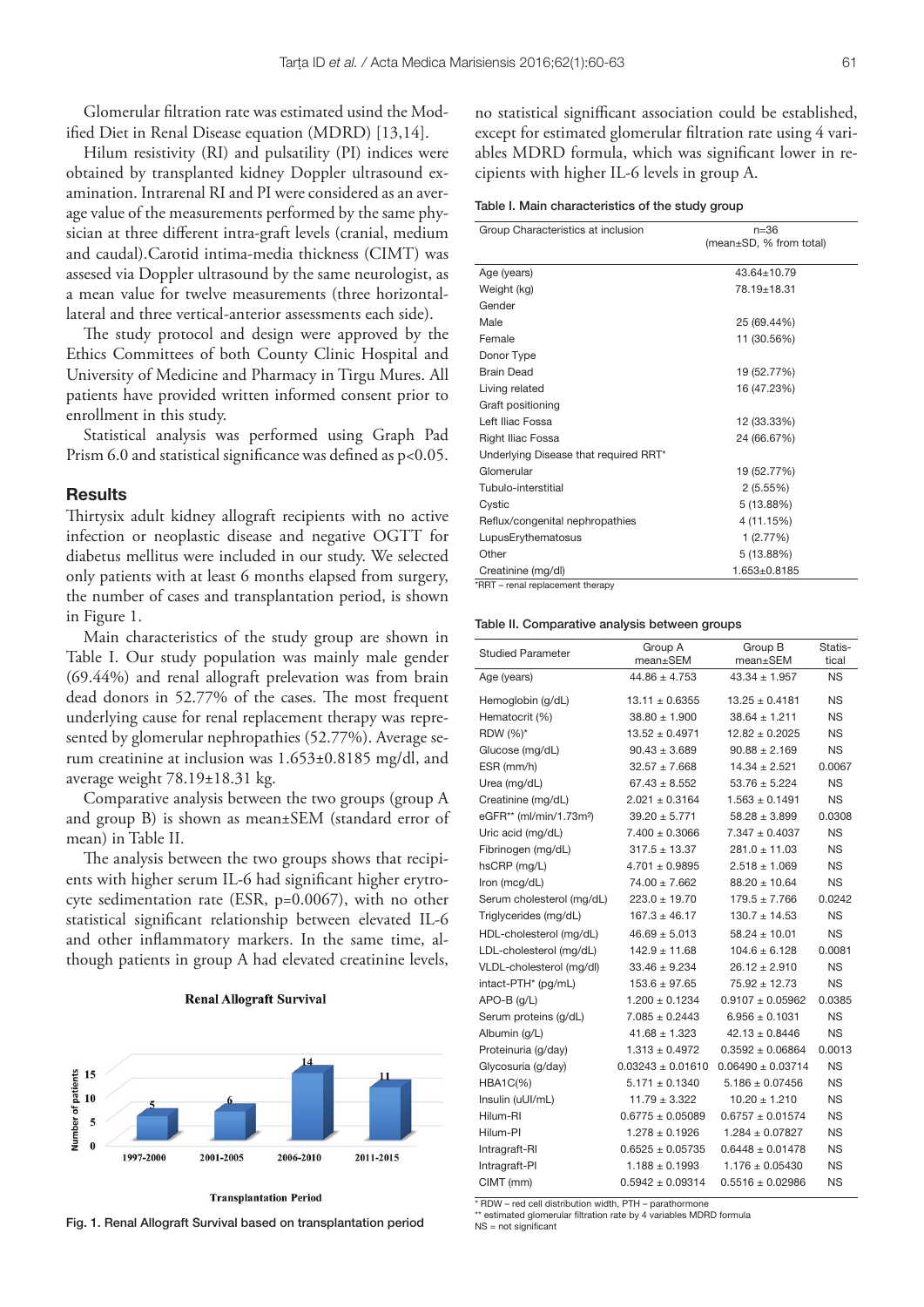Patients with over-the-range levels of IL-6 had significant higher levels of serum cholesterol and LDL-cholesterol respectively (p=0.0242 and p=0.0081). Serum Apo-B was also significant higher in Group A than Group B. No association could be made between other lipid profile parameters in the upper mentioned groups.

Protein excretion was significant higher in patients from group A (p=0.0013).

In terms of glucidic metabolism, no statistical significant relationship could be proven between elevated levels of IL-6 and hbA1c, insulin and glycosuria disturbances in the two groups.

Also, we found no statistical significant association between resistivity and pulsatility indices (both hilum and intragraft) or carotid intima media thickness.

# **Discussions**

Renal replacement therapy by kidney transplantation is currently the best choice for the treatment of end stage kidney disease, particularly because of great improvements in patient outcome and long term graft survival. Interleukin 6 is known for it's pro-inflammatory potential in renal transplant recipients, findings in several studies have shown that there might be an association between elevated IL-6 and allograft rejection [15,16] and lipid profile abnormalities, although the relationship between IL-6 and lipid metabolism is not yet fully clarified [9,10,17]. The aim of our study was to investigate the relationship between IL-6 levels and glucidic-lipidic profile disorders in a group of renal transplant recipients.

In our study, IL-6 seems to be linked to increases in acute phase reactants, patients with over-the-range serum IL-6 have higher ESR, hsCRP and fibrinogen, the relationship being statistically significant only in the case of ESR.

Furthermore, patients with elevated IL-6 had significant higher levels of serum cholesterol and LDL-cholesterol, which is in agreement with other studies performed on solid organ transplantation[17,18], a decrease in peripheral lipoprotein lipase being related to increasing serum lipids, as findings of other several studies have shown [19,20]. Serum Apo-B was also significant higher in the group of recipients with higher IL-6.

Urinary protein excretion was significant higher in patients with elevated IL-6 in our study, a statistical significant lowering in eGFR in this group being also encountered, fact that can point to a possible connection between inflammation and proteinuria, findings in a recent study showing that pro-inflammatory status can lead to higher excretion of proteinuria in hematopoietic cell transplant recipients [21].

The main limitation of our study is the number of patients, thus we consider that further studies are needed, on larger heterogenous groups of solid organ recipients, in order to clarify the relationship between pro-inflammatory cytokines and gluco-lipidic disorders.

## **Conclusions**

Serum interleukin 6 is related to lipid profile disorders (increases in serum total cholesterol, LDL-cholesterol and apolipoprotein B) and less to glucidic metabolism anomalies in non-diabetic kidney transplant recipients. Also, elevation in serum IL-6 can lead to increasing protein excretion.

## Aknowledgment

This paper was published under the frame of European Social Found, Human Resources Development Operational Programme 2007-2013, project no. POSDRU/159/1.5/S/136893.

#### References

- Kaysen GA. The microinflammatory state in uremia: Causes and potential consequences. J Am Soc Nephrol 2001;12:1549–1557.
- 2. Willerson JT, Ridker PM. Inflammation as a cardiovascular risk factor. Circulation 2004;109: II2–II10.
- 3. Psychari SN, Sinos L, Iatrou C, Liakos G, Apostolou TS. Relations of inflammatory markers to lipid levels and autonomic tone in patients with moderate and severe chronic kidney disease and in patients under maintenance hemodialysis. Clin Nephrol. 2005;64(6):419-27.
- 4. Vazquez MA, Jeyarajah DR, Kielar ML, Lu CY. Long-termoutcomes of renaltransplantation: A result of the originalendowment of the donor kidney and the inflammatoryresponse to both alloantigens and injury. Curr Opin NephrolHypertens 2000;9:643–648.
- 5. Gotsman I, Grabie N, Gupta R, et al. Impaired regulatory T-cell response and enhanced atherosclerosis in the absence of inducible costimulatorymolecule. Circulation 2006;114:2047–055.
- 6. Martinez-Castelao A, Sarrias X, Bestard O,et al. Arterial elasticity measurement in renal transplant patientsunder anticalcineurin immunosuppression. TransplantProc.2005;37:3788–3790.
- 7. Abedini S, Holme I, Marz W et al. Inflammation in renal transplantation. Clin J Am Soc Nephrol 2009;4:1246–1254.
- 8. Hansson GK. Inflammation, atherosclerosis, and coronary artery disease. N Engl J Med 2005;352:1685–1695.
- 9. Khovidhunkit W, Kim MS, Memon RA, et al. Effects of infection and inflammation on lipid and lipoprotein metabolism: mechanisms and consequences to the host. J. Lipid Res. 2004;45:1169–1196.
- 10. Nonogaki K, Fuller GM, Fuentes NL,et al. Interleukin-6 stimulates hepatic triglyceride secretion in rats. Endocrinology. 1995;136:2143–2149.
- 11. Ettinger WH, Varma VK, Sorci-Thomas M,et al. Cytokines decrease apolipoprotein accumulation in medium from Hep G2 cells. Arterioscler. Thromb. 1994;14:8–13.
- 12. Dahle DO, Mjøen G, Oqvist B, et al. Inflammation-associated graft loss in renal transplant recipients, Nephrol. Dial. Transplant. 2011;26:3756– 3761.
- 13. Levey AS, Bosch JP, Lewis J, et al. A more accurate method to estimate glomerular filtration rate from serum creatinine: a new prediction equation. Modification of Diet in Renal Disease Study Group. Ann Intern Med 1999;130:461–470.
- 14. Levey AS, Green T, Kusek JW, Beck GJ, MDRD Study Group. A simplified equation to predict glomerular filtration rate from serum creatinine J Am Soc Nephrol 2000;11:155A
- 15. Akdis M et al. Interleukins, from 1 to 37, and interferon- c: receptors, functions and roles in diseases. J Allergy Clin Immunol. 2011;127(3):701– 721.
- 16. De Serres SA, Vadivel N, Mfarrej BG, et al. Monocyte-secreted inflammatory cytokines are associated with transplant glomerulopathy in renal allograft recipients. Transplantation 2011;15;91(5):552–559.
- 17. Gyanendra Kumar Sonkar, Sangeeta Singh, Satyendra Kumar Sonkar, Usha Singh, Rana Gopal Singh. Evaluation of serum interleukin 6 and tumour necrosis factor alpha levels, and their association with various non-immunological parameters in renal transplant recipients. Singapore Med J 2013;54(9):511-515.
- 18. Gullestad L, Simonsen S, Ueland T, et al. Possible role of proinflammatory cytokines in heart allograft coronary artery disease. Am J Cardiol 1999;84:999-1003.